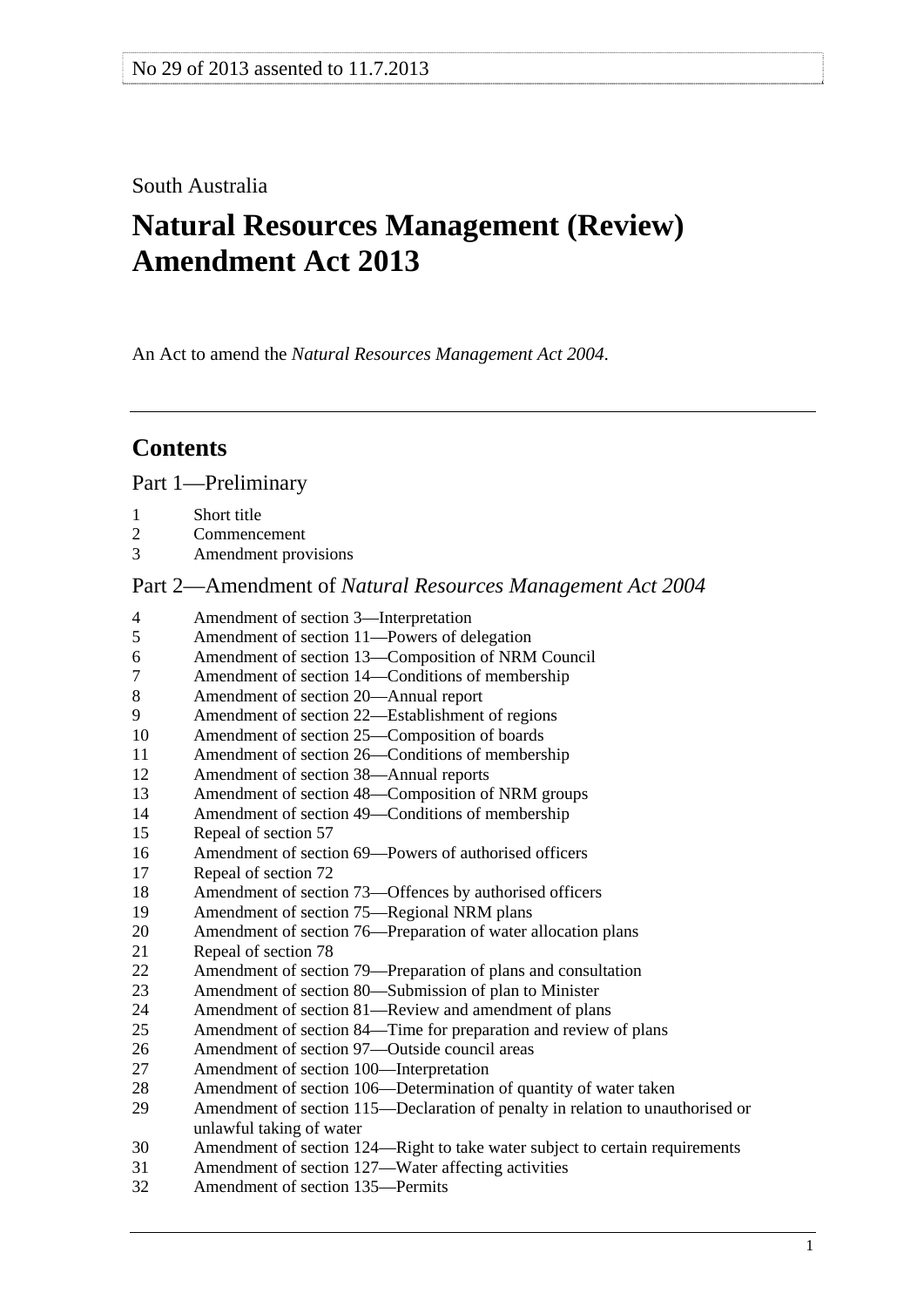- <span id="page-1-0"></span>[33 Amendment of section 150—Transfer of water licences](#page-10-0)
- [34 Amendment of section 152—Source of allocation](#page-10-0)
- [35 Amendment of section 161—Variation of approvals](#page-11-0)
- [36 Amendment of section 164N](#page-11-0)
- [37 Amendment of section 167—Allocation of reserved water](#page-11-0)
- [38 Amendment of section 171—By-laws](#page-11-0)
- [39 Amendment of section 175—Movement of animals or plants](#page-11-0)
- [40 Amendment of section 176—Possession of animals or plants](#page-12-0)
- [41 Amendment of section 177—Sale of animals or plants, or produce or goods carrying](#page-12-0)  [animals or plants](#page-12-0)
- [42 Amendment of section 179—Offence to release animals or plants](#page-12-0)
- [43 Amendment of section 181—Requirement to control certain animals or plants](#page-13-0)
- [44 Repeal of section 234](#page-13-0)

## [Schedule 1—Transitional provision](#page-14-0)

[1 Presiding member of NRM Council to continue](#page-14-0)

## **The Parliament of South Australia enacts as follows:**

## **Part 1—Preliminary**

## **1—Short title**

This Act may be cited as the *Natural Resources Management (Review) Amendment Act 2013*.

## **2—Commencement**

This Act will come into operation on a day to be fixed by proclamation.

## **3—Amendment provisions**

In this Act, a provision under a heading referring to the amendment of a specified Act amends the Act so specified.

## **Part 2—Amendment of** *Natural Resources Management Act 2004*

## **4—Amendment of section 3—Interpretation**

- (1) Section 3(1), definition of *domestic purpose*, paragraph (a)—delete paragraph (a) and substitute:
	- (a) taking water for the purpose of watering or irrigating land, other than land used solely in connection with a dwelling; or
	- (ab) without limiting paragraph (a)—taking water for the purpose of watering or irrigating more than 0.4 of a hectare of land; or
- (2) Section 3(1), definition of *private land*, (a)—delete "*[Crown Lands Act 1929](http://www.legislation.sa.gov.au/index.aspx?action=legref&type=act&legtitle=Crown%20Lands%20Act%201929)*" and substitute:

*[Crown Land Management Act 2009](http://www.legislation.sa.gov.au/index.aspx?action=legref&type=act&legtitle=Crown%20Land%20Management%20Act%202009)*

(3) Section 3(1), definition of *residential premises*—delete the definition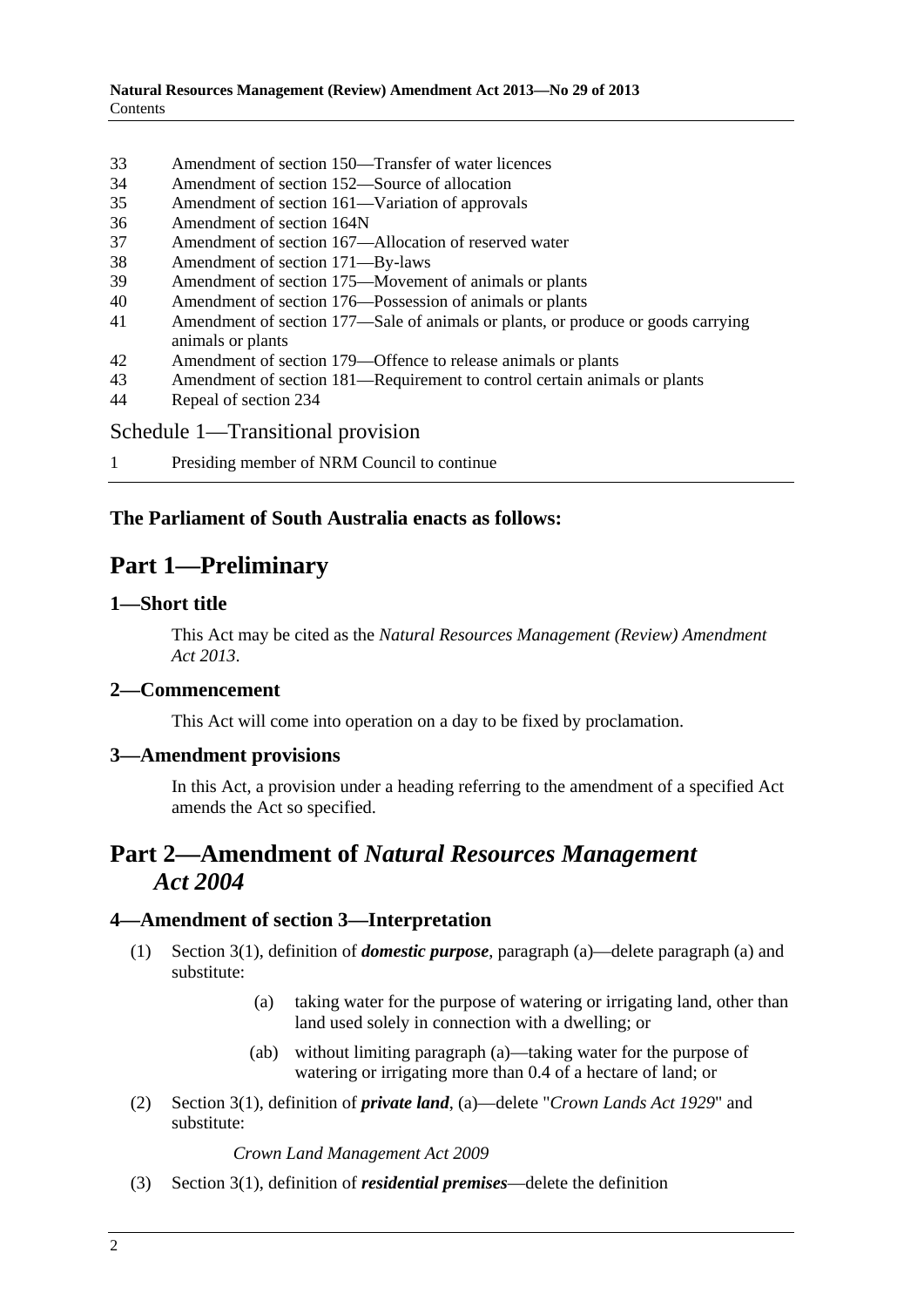- <span id="page-2-0"></span> (4) Section 3(1), definition of *surface water*—after paragraph (c) insert:
	- (d) water in a watercourse if the watercourse, or a particular part of a watercourse, is declared by proclamation under subsection (13) to constitute surface water for the purposes of this Act;
- (5) Section 3—after subsection (12) insert:
	- (13) The Governor may—
		- (a) by proclamation, declare a watercourse, or a part of a watercourse, to constitute surface water for the purposes of this Act;
		- (b) by subsequent proclamation or proclamations, vary or revoke a proclamation under [paragraph \(a\)](#page-2-0).
	- (14) A proclamation under [subsection \(13\)](#page-2-0) will have effect according to its terms.

#### **5—Amendment of section 11—Powers of delegation**

Section 11(4)(b)—after "Chapter 5" insert:

(other than a function or power under section  $110(3)$ ,  $111$ ,  $114(10)$  or  $117(4)$ )

#### **6—Amendment of section 13—Composition of NRM Council**

- (1) Section 13(2)(a)—delete "(who will be the presiding member)"
- (2) Section 13—after subsection (4) insert:
	- (4a) Subsection (4) does not apply if—
		- (a) the Minister is seeking to fill a casual vacancy in the membership of the NRM Council; and
		- (b) the unexpired period of office of the member whose position has become vacant (the "former member") is less than 2 years; and
		- (c) the Minister's intention is that the term of office of the person appointed to the vacant position will be equal to the unexpired term of the former member at the time that the vacant position is filled; and
		- (d) the Minister has consulted with the presiding member of the Council in respect of filling the vacant position.
- (3) Section  $13(5)(a)(v)$ —delete "administration" and substitute:

#### management

- (4) Section 13—after subsection (7) insert:
	- (7a) The Governor must appoint a suitable member of the NRM Council to be the presiding member of the NRM Council (however a member cannot serve as presiding member of the NRM Council for more than 8 consecutive years).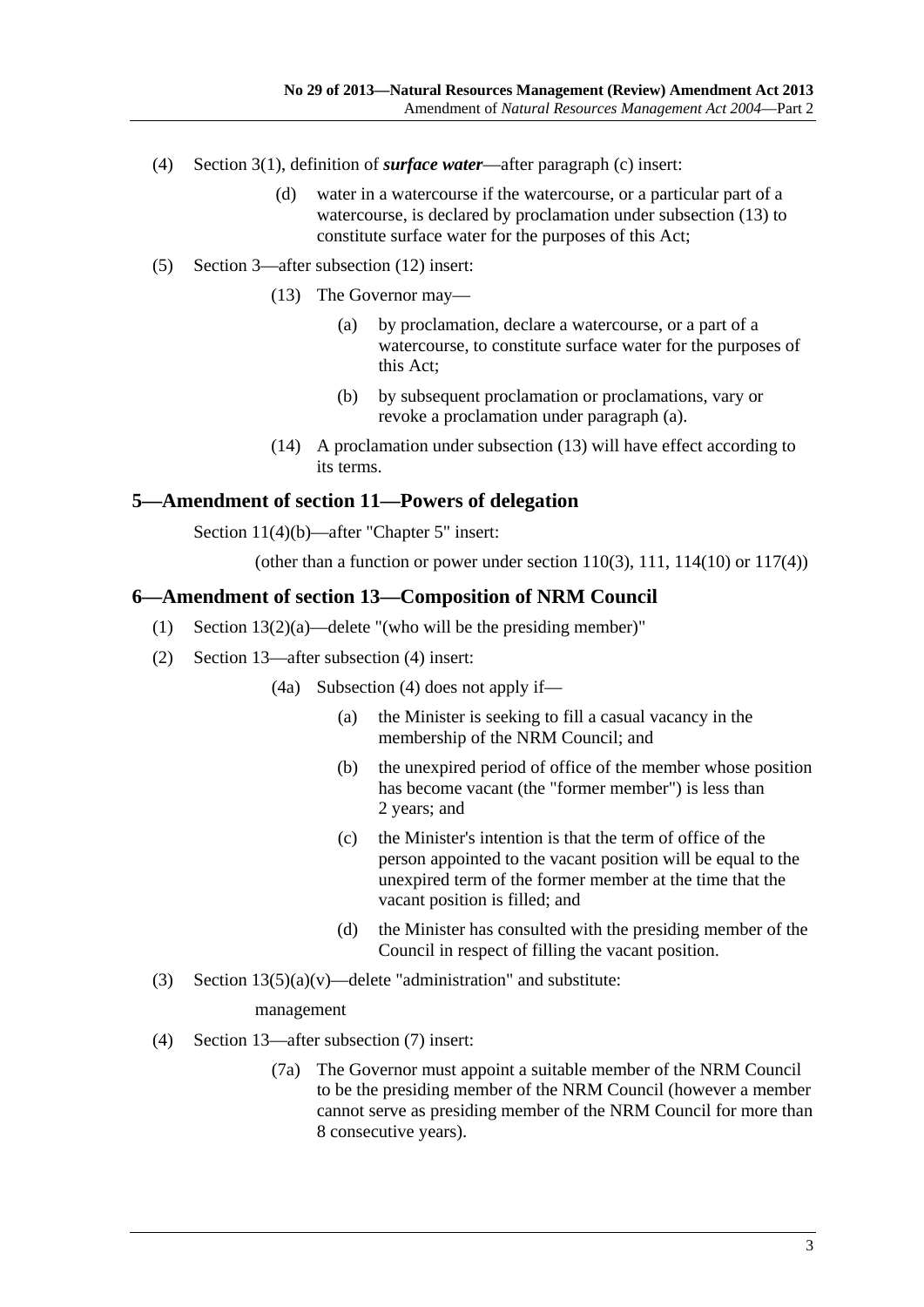## <span id="page-3-0"></span>**7—Amendment of section 14—Conditions of membership**

(1) Section 14(1)—delete "3" and substitute:

4

- (2) Section 14(1)—delete "subject to the qualification that a person cannot serve as a member of the NRM Council for more than 6 consecutive years"
- (3) Section 14—after subsection (1) insert:
	- (1a) However, a person cannot serve as a member of the NRM Council—
		- (a) if the person has at any point been a presiding member of the NRM Council—for more than 12 consecutive years; or
		- (b) in any other case—for more than 8 consecutive years.

#### **8—Amendment of section 20—Annual report**

Section 20(2)—delete subsection (2) and substitute:

 (2) The report must include any report or information provided to the NRM Council under this Act for inclusion in its annual report.

#### **9—Amendment of section 22—Establishment of regions**

Section 22(4)—delete "notice" and substitute:

proclamation

## **10—Amendment of section 25—Composition of boards**

- (1) Section 25—after subsection (3) insert:
	- (3a) Subsections (2) and (3) do not apply if—
		- (a) the Minister is seeking to fill a casual vacancy in the membership of a regional NRM board; and
		- (b) the unexpired term of office of the member whose position has become vacant (the "former member") is less than 2 years; and
		- (c) the Minister's intention is that the term of office of the person appointed to the vacant position will be equal to the unexpired term of the former member at the time that the vacant position is filled; and
		- (d) the Minister has consulted with the presiding member of the regional NRM board in respect of filling the vacant position.
- (2) Section  $25(4)(a)(vi)$ —delete "administration" and substitute:

management

(3) Section 25(8)—after "board" second occurring insert:

(however a member cannot serve as presiding member of a particular regional NRM board for more than 8 consecutive years)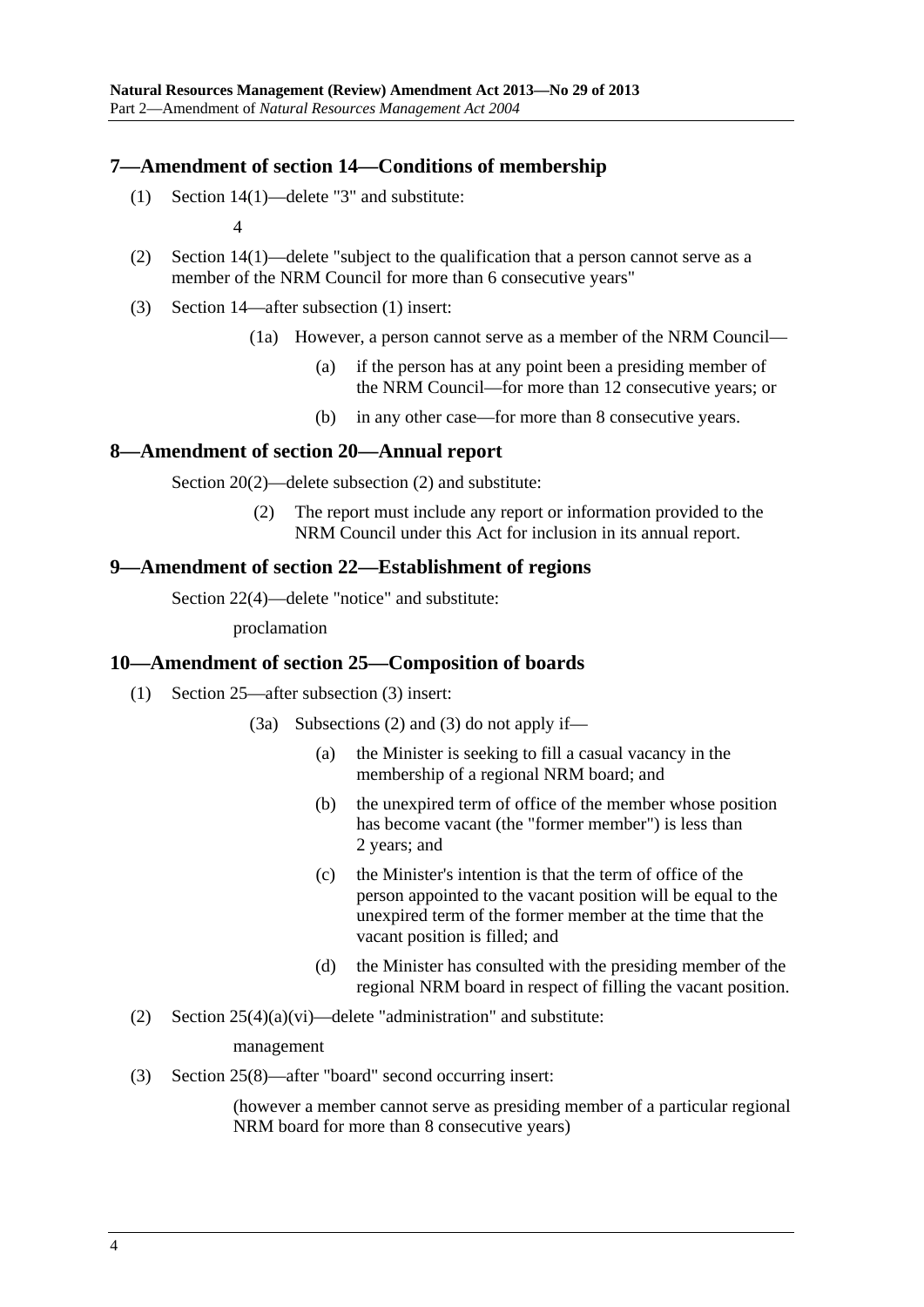## <span id="page-4-0"></span>**11—Amendment of section 26—Conditions of membership**

(1) Section 26(1)—delete "3" and substitute:

4

- (2) Section 26(1)—delete "subject to the qualification that a person cannot serve as a member of a particular regional NRM board for more than 6 consecutive years"
- (3) Section 26—after subsection (1) insert:
	- (1a) However, a person cannot serve as a member of a particular regional NRM board—
		- (a) if the person has at any point been a presiding member of the regional NRM board—for more than 12 consecutive years; or
		- (b) in any other case—for more than 8 consecutive years.
- (4) Section 26(3)(f)—delete "the Minister" and substitute:

the Governor

#### **12—Amendment of section 38—Annual reports**

- (1) Section 38(1)—delete subsection (1) and substitute:
	- (1) A regional NRM board must, on or before 30 November in every year, provide to the Minister a report—
		- (a) on its activities for the financial year ending on the preceding 30 June (and the regional NRM board need not provide a report under the *[Public Sector Act 2009](http://www.legislation.sa.gov.au/index.aspx?action=legref&type=act&legtitle=Public%20Sector%20Act%202009)*); and
		- (b) on the activities of any NRM group within its region (and any NRM group need not provide a report under the *[Public](http://www.legislation.sa.gov.au/index.aspx?action=legref&type=act&legtitle=Public%20Sector%20Act%202009)  [Sector Act 2009](http://www.legislation.sa.gov.au/index.aspx?action=legref&type=act&legtitle=Public%20Sector%20Act%202009)*).
- (2) Section 38—after subsection (2) insert:
	- (3) The Minister must cause a copy of a report provided to the Minister under this section to be laid before both Houses of Parliament within 12 sitting days after receiving the report.
	- (4) The relevant regional NRM board must ensure that a copy of any report within the ambit of [subsection \(3\)](#page-4-0) is published on the regional NRM board's website within 5 business days after being laid before both Houses of Parliament under that subsection.

#### **13—Amendment of section 48—Composition of NRM groups**

 (1) Section 48(2)(a)—delete "in a newspaper circulating generally throughout the relevant region" and substitute:

on its website, and give such other public notice as the board may determine,

(2) Section 48(3)—delete subsection (3)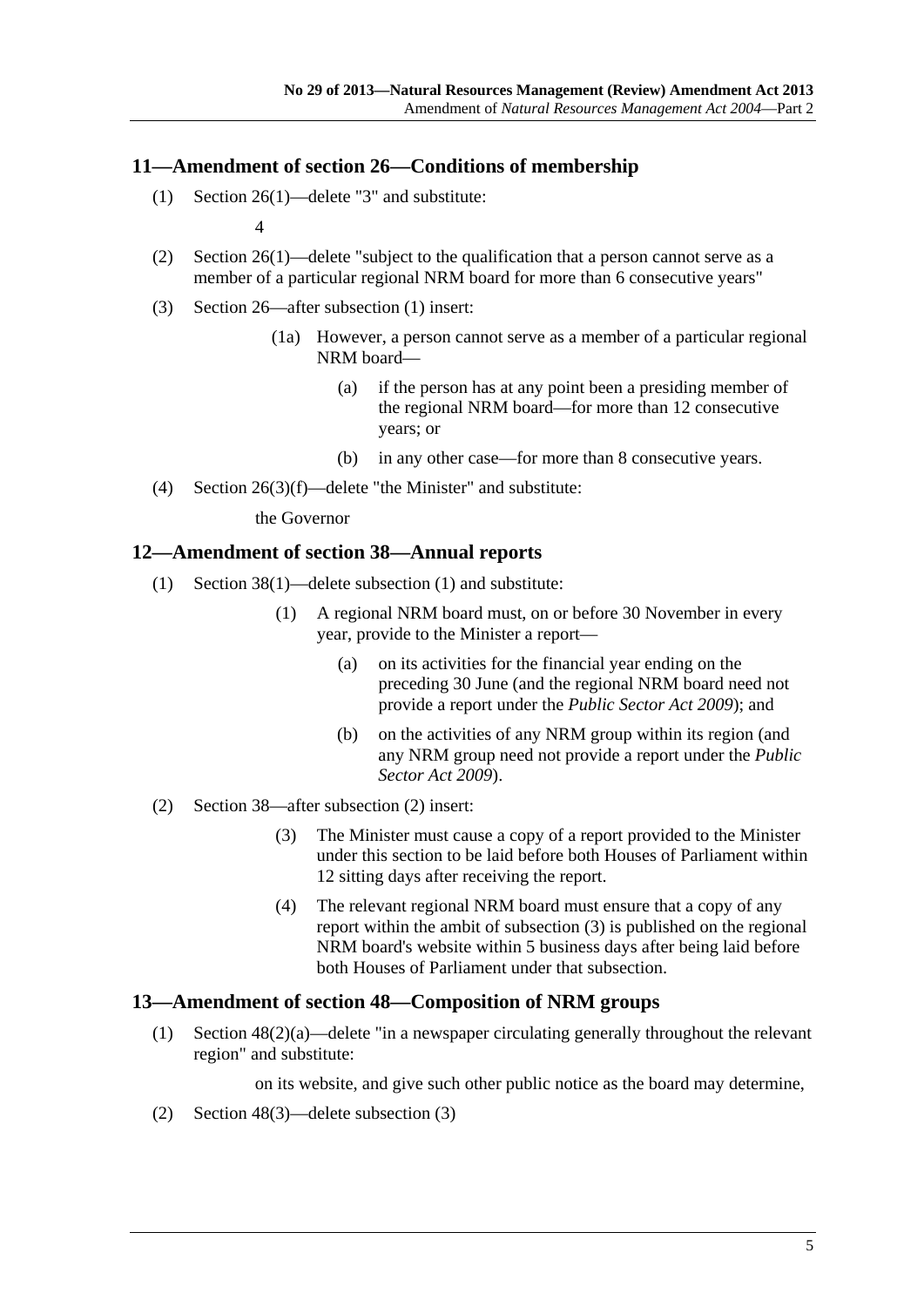<span id="page-5-0"></span>(3) Section 48(6)—after "group" second occurring insert:

(however a member cannot serve as presiding member of a particular NRM group for more than 8 consecutive years)

#### **14—Amendment of section 49—Conditions of membership**

(1) Section 49(1)—delete "3" and substitute:

4

- (2) Section 49(1)—delete "subject to the qualification that a person cannot act as a member of a particular NRM group for more than 9 consecutive years"
- (3) Section 49—after subsection (1) insert:
	- (1a) However, a person cannot serve as a member of a particular NRM group—
		- (a) if the person has at any point been a presiding member of the NRM group—for more than 12 consecutive years; or
		- (b) in any other case—for more than 8 consecutive years.

## **15—Repeal of section 57**

Section 57—delete the section

## **16—Amendment of section 69—Powers of authorised officers**

- (1) Section 69(1)(d)—delete paragraph (d) and substitute:
	- (d) use reasonable force to break into or open any part of, or anything in or on, any place or vehicle, but only if the authorised officer—
		- (i) is acting under the authority of a warrant issued by a magistrate; or
		- (ii) is acting with the permission of the owner of the relevant land, or the person apparently in charge of the vehicle (as the case requires); or
		- (iii) believes on reasonable grounds that immediate action is required because a Category 1 or Category 2 animal may be present in the place or vehicle;
- (2) Section 69—after subsection (9) insert:
	- (9a) If an authorised officer causes any damage by digging up any land under this section, the entity that appointed the authorised officer is liable to pay reasonable compensation to any person who has suffered loss on account of that damage.

#### **17—Repeal of section 72**

Section 72—delete the section

#### **18—Amendment of section 73—Offences by authorised officers**

Section 73—after paragraph (b) insert:

or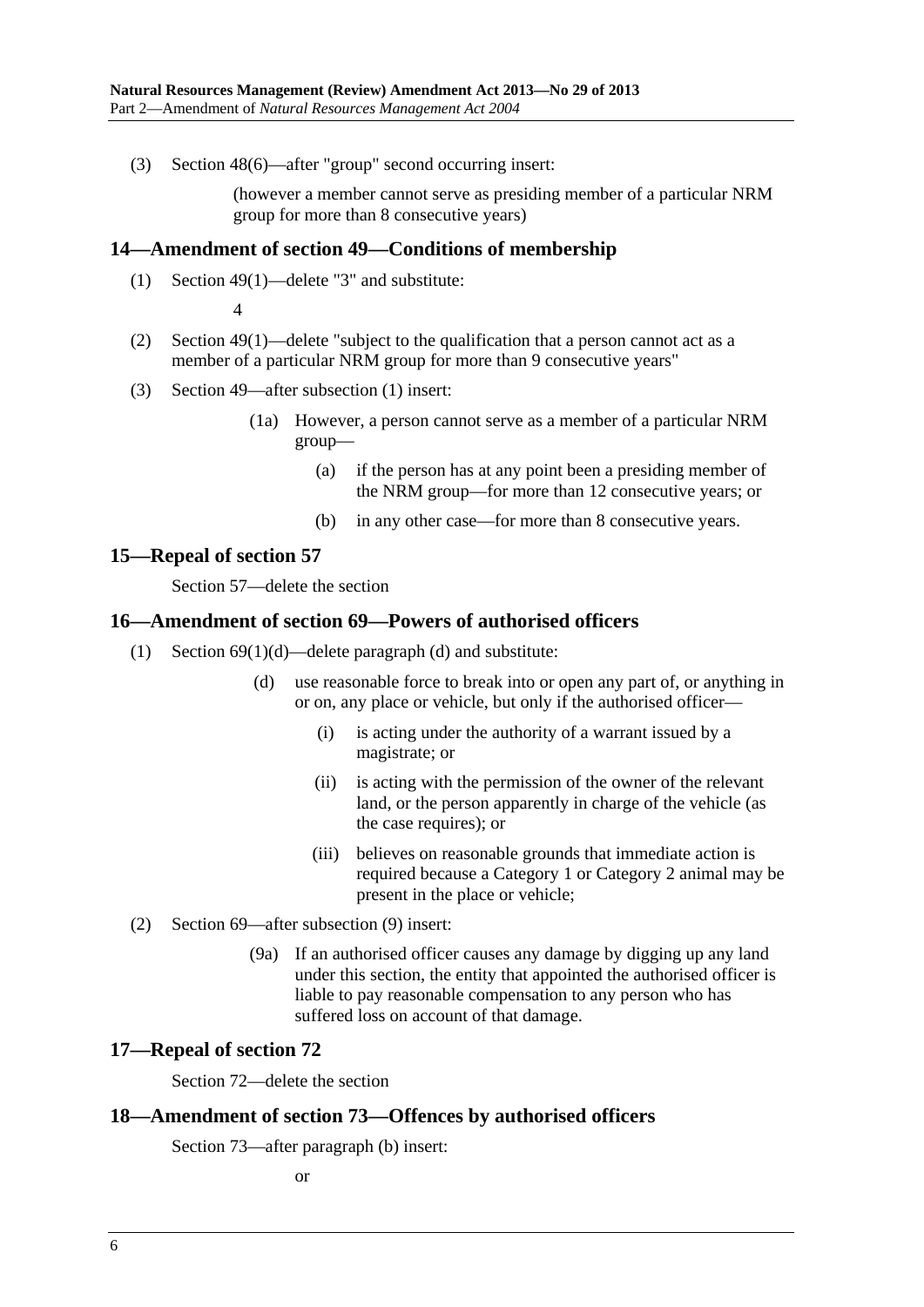(c) represents that he or she is authorised (however described) under this or any other Act to exercise a particular power when he or she is not so authorised,

## <span id="page-6-0"></span>**19—Amendment of section 75—Regional NRM plans**

(1) Section 75(1)—after "its operations" insert:

and in order to promote the objects of this Act within its region

- (2) Section 75(3)—after paragraph (b) insert:
	- (ba) set strategic directions for all natural resource management activities that are to be undertaken under this Act in relation to its region; and
- (3) Section 75(3)(b)(iii)—after "flood mitigation" insert:

, and plans to manage significant issues associated with the drainage of land (insofar as these issues are not being managed or addressed in other ways)

- (4) Section 75(3)(h)(ii)—delete "for the first of those years"
- (5) Section 75(3)(h)(ii)—delete "year" wherever occurring and substitute in each case: period
- (6) Section 75(3)(i)—after "Chapter 5" insert:

and subsection (3a) applies for the purposes of this paragraph

- (7) Section 75(3)—after paragraph (j) insert:
	- (ja) if the plan proposes a water levy be declared under Chapter 5 Part 1 Division 2—set out the board's proposals or recommendations with respect to the basis on which the levy will be imposed under section 101; and
- (8) Section  $75(3)(k)$ —delete paragraph (k) and substitute:
	- (k) set out matters that should be taken into account when a relevant authority is exercising a power to grant or refuse a permit under Chapter 7 Part 2; and
- (9) Section 75—after subsection (3) insert:
	- (3a) This subsection applies for the purposes of paragraph (i) of subsection (3) if—
		- (a) a plan proposes—
			- (i) that funds should now comprise or include an amount to be raised or recovered by a levy under Chapter 5 Part 1 Division 1 or Division 2; and
			- (ii) such a levy has not been imposed in the financial year immediately preceding the financial year in which the levy is to be imposed; or
		- (b) a plan proposes—
			- (i) that a levy under Chapter 5 Part 1 Division 1 or Division 2 imposed in 1 financial year be again imposed in the next financial year; and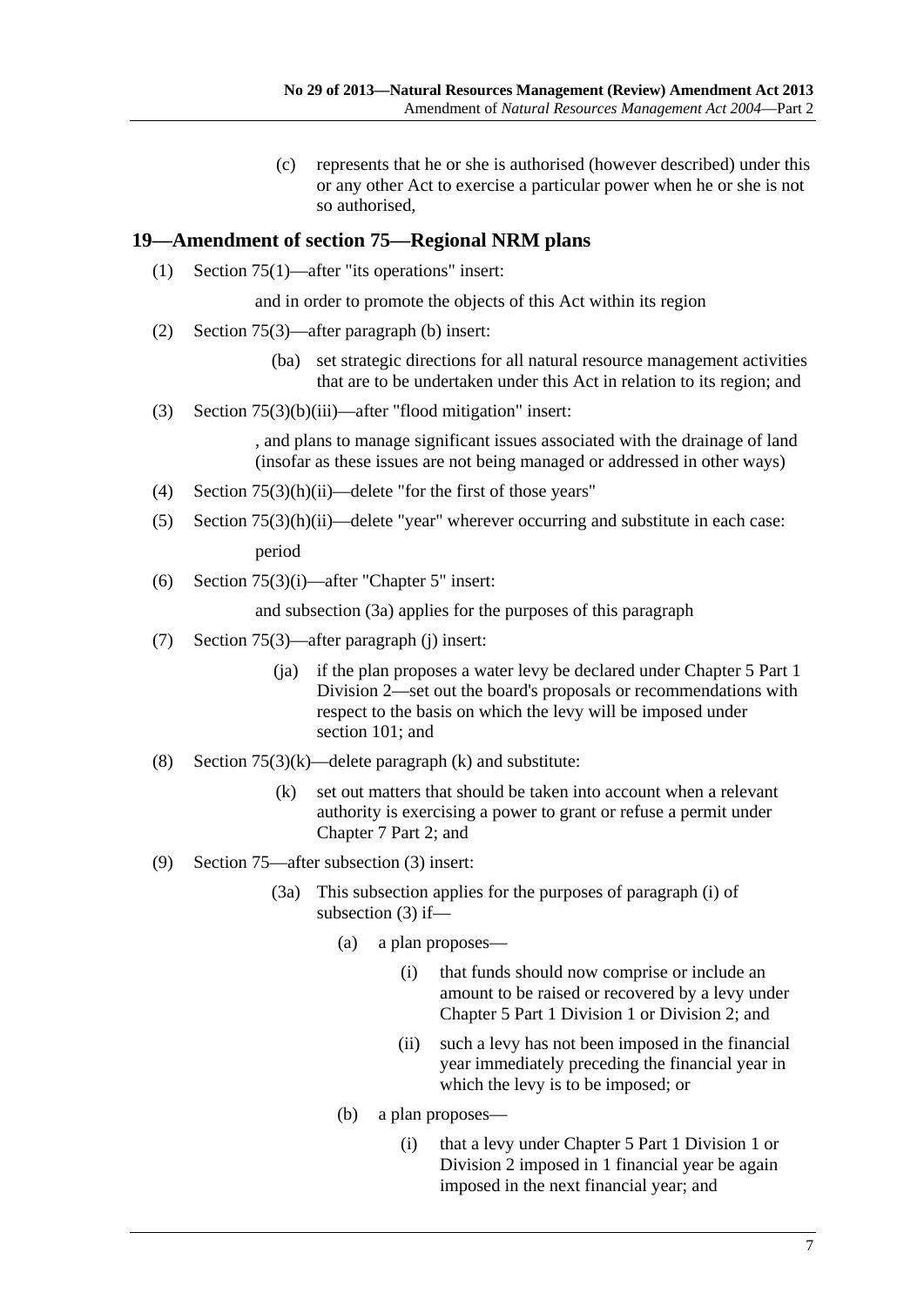(ii) that the amount to be raised or recovered by the levy in the next financial year will be an amount that exceeds the amount raised for the last financial year adjusted to reflect increases (if any) in the CPI during the financial year immediately preceding that last financial year.

## <span id="page-7-0"></span>**20—Amendment of section 76—Preparation of water allocation plans**

- (1) Section 76(4)—after paragraph (a) insert:
	- (aab) include—
		- (i) an assessment of the capacity of the water resource to meet environmental water requirements; and
		- (ii) information about the water that is to be set aside for the environment including, insofar as is reasonably practicable, information about the quantity and quality, the time when that water is expected to be made available, and the type and extent of the ecosystems to which it is to be provided; and
		- (iii) a statement of the environmental outcomes expected to be delivered on account of the provision of environmental water under the plan; and
- (2) Section  $76(4)(h)(i)$ —delete subparagraph (i) and substitute:
	- (i) set out matters that should be taken into account when a relevant authority is exercising a power to grant or refuse a permit under Chapter 7 Part 2; and
- (3) Section 76—after subsection (8) insert:
	- (9) For the purposes of this section, environmental water requirements are those water requirements that must be met in order to sustain the ecological values of ecosystems that depend on the water resource, including their processes and biodiversity, at a low level of risk.

#### **21—Repeal of section 78**

Section 78—delete the section

#### **22—Amendment of section 79—Preparation of plans and consultation**

- (1) Section 79(1)—delete subsection (1) and substitute:
	- (1) A regional NRM board proposing to create a plan must prepare a draft plan for the purposes of this Division.
	- (1a) A regional NRM board must, at the time that it commences the preparation of a draft plan, give public notice of its decision to proceed to prepare a draft in a manner determined by the board.
- (2) Section 79(6)(a)—after subparagraph (ix) insert:
	- (ixa) any body that represents the interests of Aboriginal people identified by the Minister for the purposes of this subparagraph (either in relation to a particular plan or more generally); and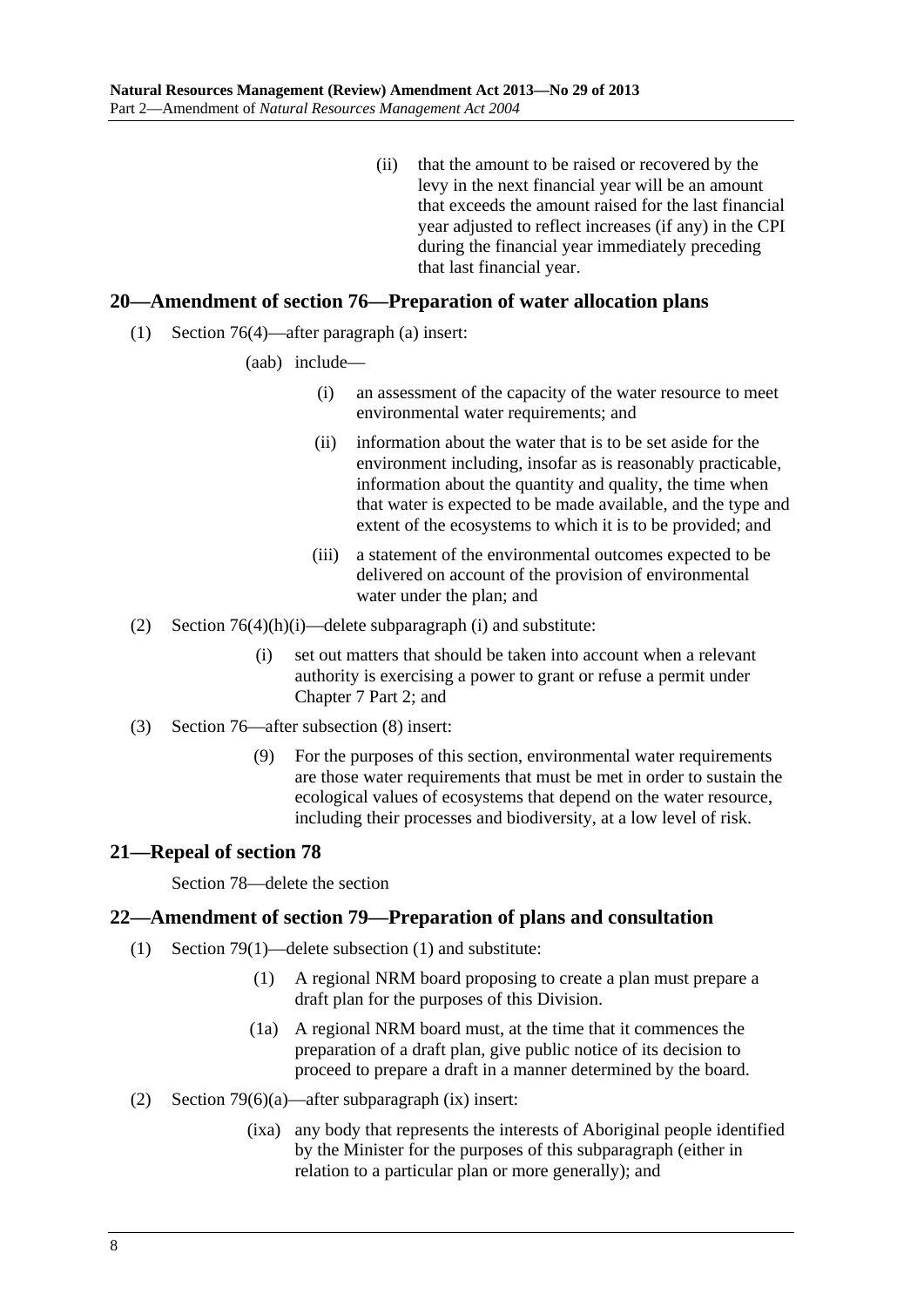- <span id="page-8-0"></span> (3) Section 79(10)—delete subsection (10) and substitute:
	- (10) The board must publish an invitation under subsection (9) on its website, and may give such other public notice of the invitation as the board may determine.
- (4) Section 79—after subsection (18) insert:
	- (19) The board may, as part of the processes associated with subsections (16), (17) and (18), amend the draft plan as the board thinks fit.

#### **23—Amendment of section 80—Submission of plan to Minister**

Section 80(1)—after "section 79(18)" insert:

(and, if relevant, under section 79(19))

#### **24—Amendment of section 81—Review and amendment of plans**

(1) Section 81(1)—delete "plan annually." and substitute:

plan—

- (a) at any time the board is proposing an increase in the amount to be raised by way of levy (being an increase not contemplated by the current plan); and
- (b) without limiting paragraph (a), at least once every 3 years.
- (2) Section 81(2)—delete subsection (2)
- (3) Section 81(3)—delete "annual"
- (4) Section 81(4)—delete "5" and substitute:

10

- (5) Section  $81(7)(a)(i)$ —delete subparagraph (i) and substitute:
	- (i) publishes a summary of the proposed amendments, as well as a notice inviting members of the public to provide it with written submissions in relation to the proposed amendments within a specified period (being a period of at least 21 days), on its website and in such other manner as the board may determine; and
- (6) Section  $81(10)(b)(ii)$ —delete subparagraph (ii) and substitute:
	- (ii) that the amount to be raised or recovered by the levy in the next financial year will be an amount that exceeds the amount raised for the last financial year adjusted to reflect increases (if any) in the CPI during the financial year immediately preceding that last financial year,
- (7) Section 81(10)—after "the procedures set out in section 80(8) to (16) must be followed when the plan is amended" insert:

(and if the amendment is otherwise within the ambit of subsection (8) then no other procedures, other than the procedures set out in subsection (7) and the procedures referred to in this subsection, need be followed)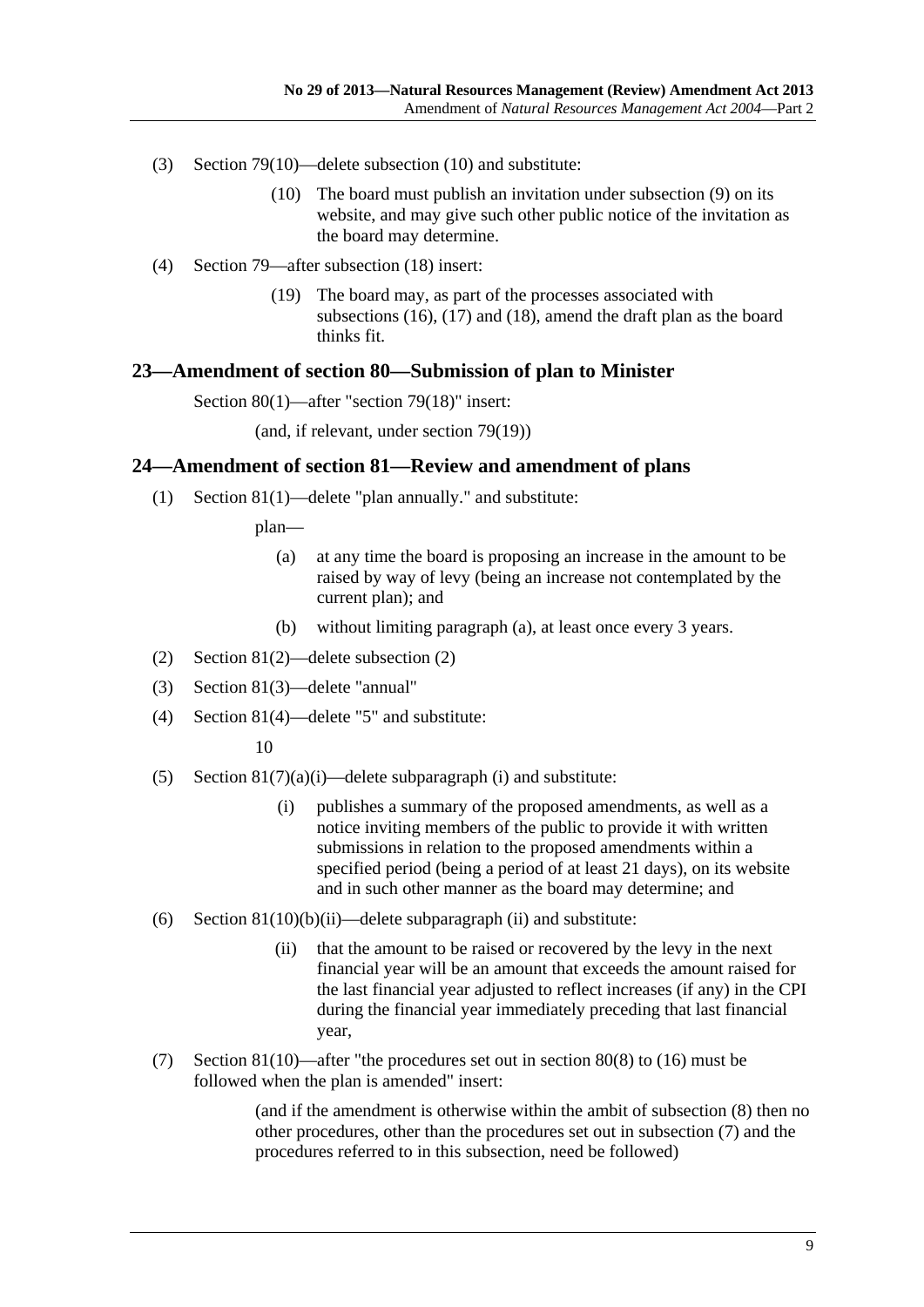## <span id="page-9-0"></span>**25—Amendment of section 84—Time for preparation and review of plans**

 (1) Section 84(2)—delete "preparation of a concept statement or by the public and other consultation required by this Act, the Minister may dispense with the requirements for the concept statement and" and substitute:

> public and other consultation required by this Act, the Minister may dispense with the requirements for such

(2) Section 84(3)—delete "the annual review of its plan" and substitute:

reviews of its plan as required under this Act

## **26—Amendment of section 97—Outside council areas**

Section 97(4)—delete "will be" and substitute:

may be

## **27—Amendment of section 100—Interpretation**

Section 100(1), definition of *levy*—delete the definition and substitute:

*levy* includes an instalment of a levy.

## **28—Amendment of section 106—Determination of quantity of water taken**

Section 106(1)—after paragraph (e) insert:

- (f) water taken for the purposes of the construction or repair of a public road must be disregarded;
- (g) if water taken for the purposes of the construction or repair of a public road is not measured by meter, or the water is taken for other purposes as well, the Minister must make an assessment of the quantity of water taken for those purposes on such basis as the Minister thinks fit.

## **29—Amendment of section 115—Declaration of penalty in relation to unauthorised or unlawful taking of water**

Section 115(4)—after "subsection (1)(cb)" insert:

or  $(d)$ 

## **30—Amendment of section 124—Right to take water subject to certain requirements**

Section 124(3)—delete "and (6)" and substitute:

, (6) and (6a)

## **31—Amendment of section 127—Water affecting activities**

Section 127(6), Expiation fee provision—delete this provision and substitute:

Expiation fee: If the offence is constituted by a breach of a prescribed condition of a water management authorisation or permit—\$750.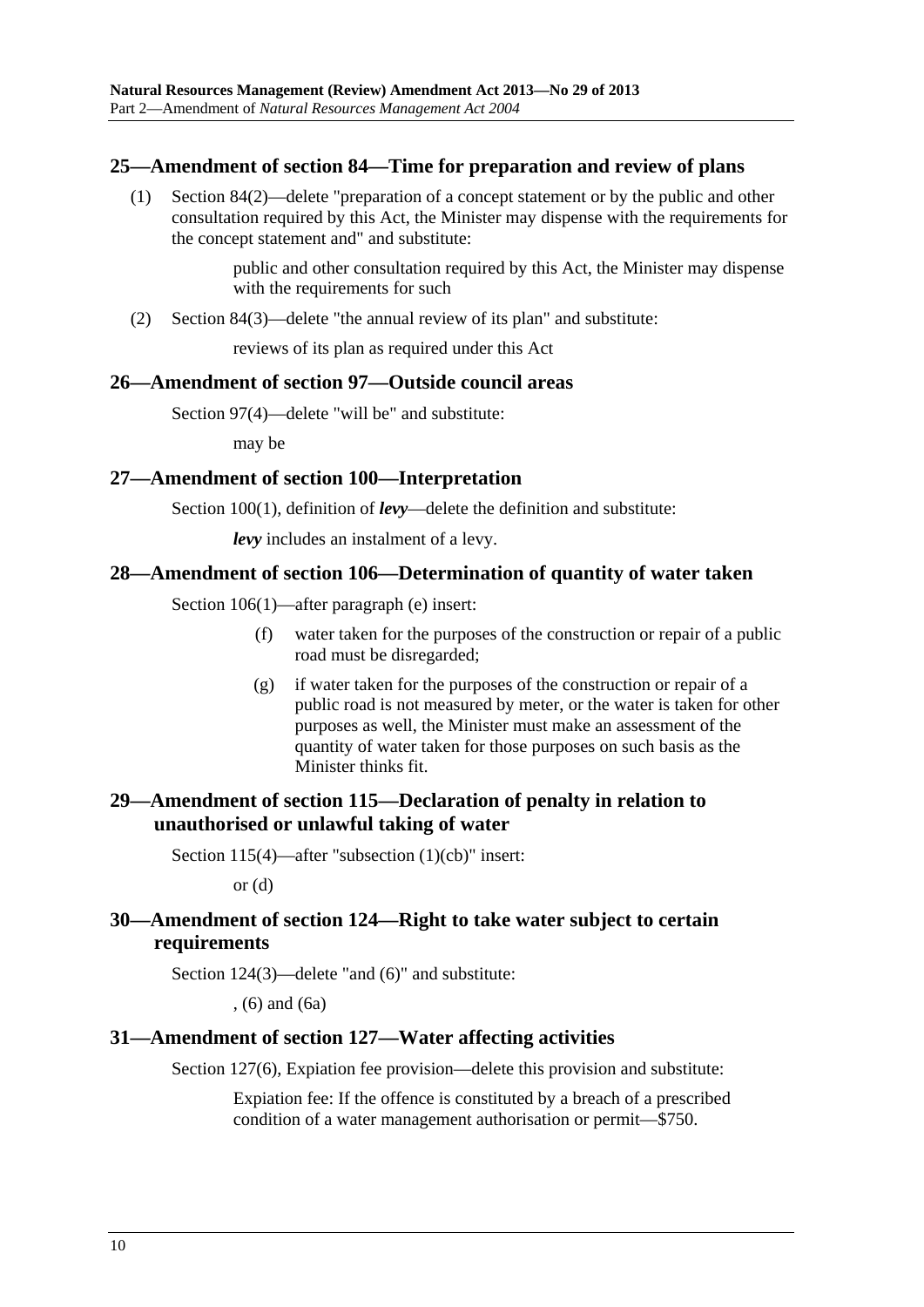## <span id="page-10-0"></span>**32—Amendment of section 135—Permits**

Section 135(4)—delete subsection (4) and substitute:

- (4) A relevant authority must—
	- (a) take into account the provisions of the relevant regional NRM plan when considering an application for a permit; and
	- (b) ensure that the permit, if granted, and any conditions of the permit, are not inconsistent with the provisions of the relevant regional NRM plan.

## **33—Amendment of section 150—Transfer of water licences**

- (1) Section 150(13)—after paragraph (c) insert:
	- (d) require a reduction in the size of a dam, or require other work to be undertaken with respect to a dam, wall or structure, to match the effect of the transfer.
- (2) Section 150—after subsection (14) insert:
	- (14a) A person who holds a water licence that is subject to the operation of subsection (13)(d) must comply with that requirement within a period specified by the Minister.

Maximum penalty:

- (a) where the offender is a body corporate—\$50 000;
- (b) where the offender is a natural person—\$25 000.

## **34—Amendment of section 152—Source of allocation**

- (1) Section 152(1)—after paragraph (a) insert:
	- (ab) as a carry-over under subsection  $(7)(a)$  or (b); or
- (2) Section 152—after subsection (2) insert:
	- (2a) In a case where subsection (1)(ab) applies, the water allocation that is carried over will be subject to such adjustments (including a reduction) as the Minister may determine for the purposes of this section.
- (3) Section 152(7)—delete subsection (7) and substitute:
	- (7) A water allocation will initially relate to a specified period (not exceeding 12 months) and if water is not taken under the terms of the allocation during that period the allocation may be carried over if—
		- (a) to do so is authorised by the relevant water allocation plan; or
		- (b) a carry-over is allowed by the Minister (either by determination of the Minister in a particular case or cases or under a policy established by the Minister for the purposes of this section by notice in the Gazette),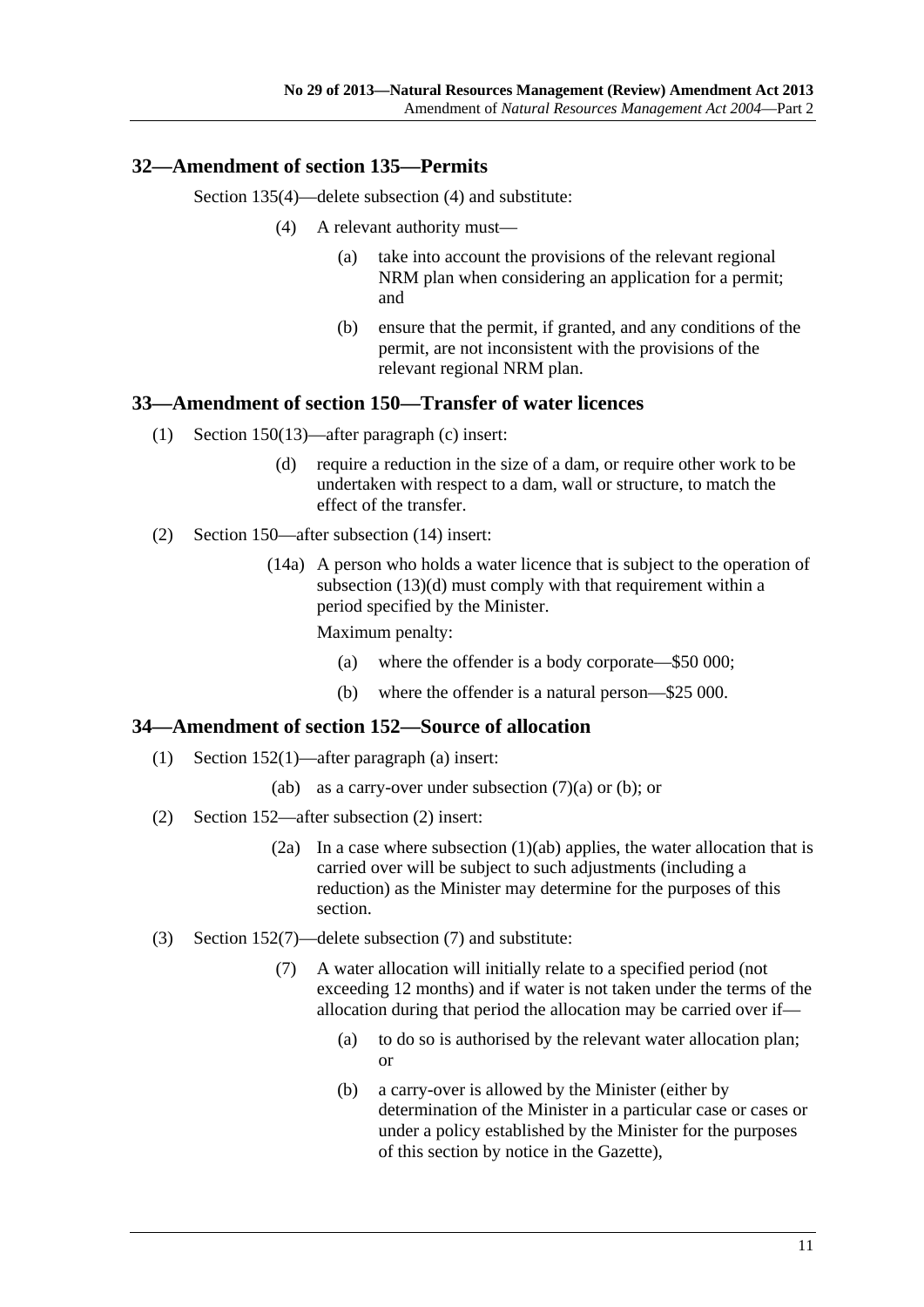but otherwise the water allocation will expire at the end of the period.

## <span id="page-11-0"></span>**35—Amendment of section 161—Variation of approvals**

- (1) Section 161(1)—after paragraph (d) insert:
	- (da) at any time if the variation is necessary, in the opinion of the Minister, to provide consistency with action taken with respect to the variation or transfer of a water licence that is relevant to the water resource works approval; or
- (2) Section 161(4)(b)—delete "licence" and substitute:

water resource works approval

## **36—Amendment of section 164N**

Section 164N—after subsection (11) insert—

- (12) If a person who is an existing user under a preceding subsection divests himself or herself of land (or an interest in land) in relation to which the rights of an existing user arises under those subsections—
	- (a) the person who acquires the land (or the interest in land), or any successor to that person, will be regarded as the existing user in substitution for the earlier existing user (and to obtain the benefit of any action or commitment taken or made by an earlier existing user); and
	- (b) those subsections will apply subject to any modifications necessary to take into account the operation of this subsection, and such other modifications as may be prescribed by the regulations.

## **37—Amendment of section 167—Allocation of reserved water**

Section  $167(1)(d)$ —delete "subsections (2) and (4) of section 151" and substitute:

subsections (2) and (7) of section 147

## **38—Amendment of section 171—By-laws**

Section 171(7)(b)—delete "cause to be published a notice in a newspaper circulating generally throughout the region setting out" and substitute:

publish the proposed by-law, as well as a notice inviting members of the public to provide the board with written submissions in relation to the proposed by-law within a specified period (being a period of at least 6 weeks), on its website and in such other manner as the board may determine

## **39—Amendment of section 175—Movement of animals or plants**

(1) Section 175(2)—after "control area for a class of" insert:

animals or

(2) Section  $175(2)(a)$ —delete "a plant" and substitute:

an animal or plant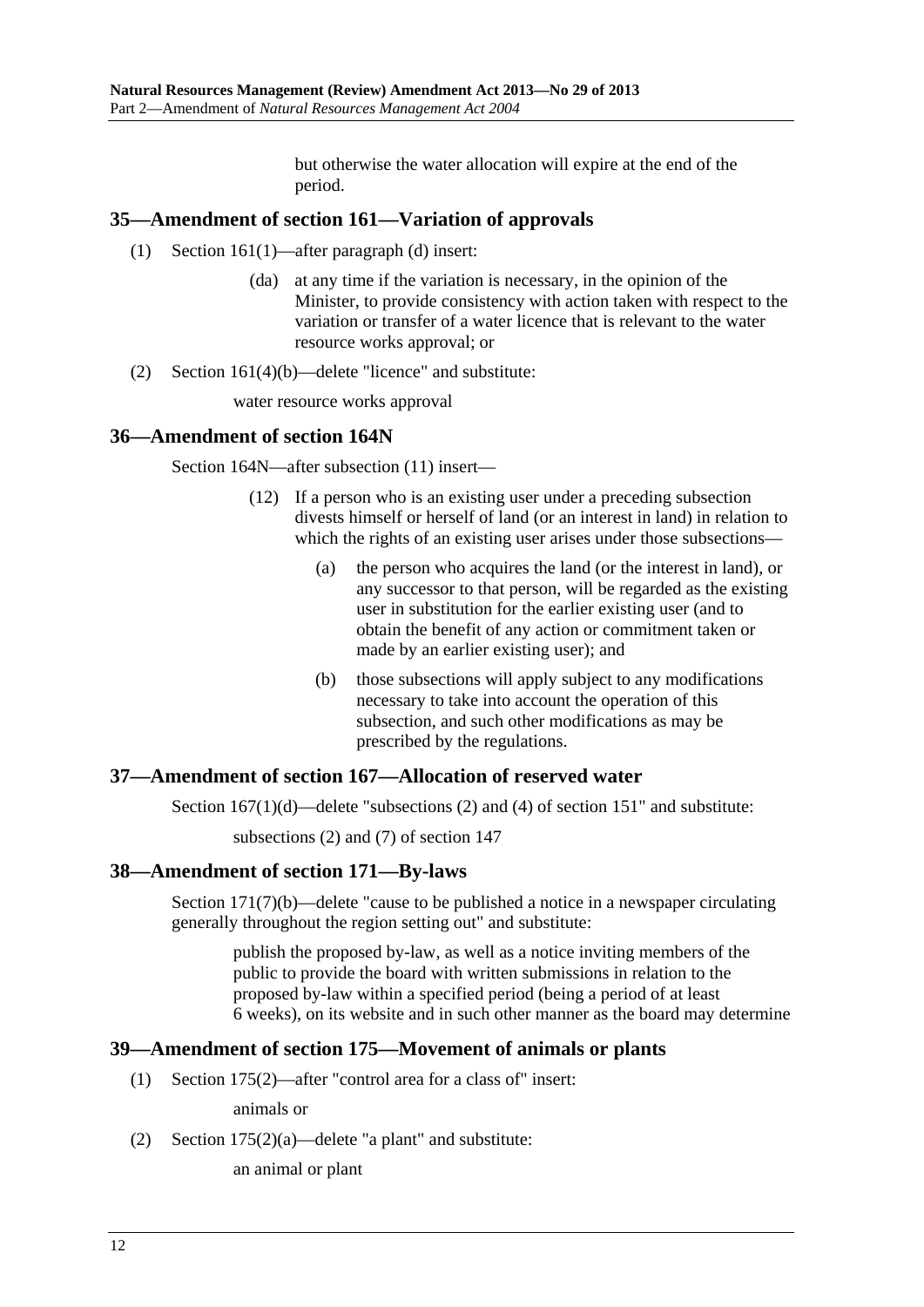<span id="page-12-0"></span>(3) Section 175(2)(b)—delete "a plant" and substitute:

an animal or plant

#### **40—Amendment of section 176—Possession of animals or plants**

Section 176(1)—delete subsection (1) and substitute:

 (1) Subject to this Act, a person must not keep, or have in his or her possession or control, an animal of a class to which this subsection applies.

Maximum penalty:

- (a) if the offence relates to a Category 1 animal—\$50 000 or imprisonment for 1 year;
- (b) if the offence relates to a Category 2 animal—\$20 000 or imprisonment for 6 months;
- (c) if the offence relates to a Category 3 animal—\$10 000.

Expiation fee: If the offence relates to a Category 3 animal—\$500.

 (1a) Subject to this Act, a person must not keep, or have in his or her possession or control, an animal of a class to which this subsection applies within a control area for that class of animals.

Maximum penalty:

- (a) if the offence relates to a Category 1 animal—\$50 000 or imprisonment for 1 year;
- (b) if the offence relates to a Category 2 animal—\$20 000 or imprisonment for 6 months;
- (c) if the offence relates to a Category 3 animal—\$10 000.

Expiation fee: If the offence relates to a Category 3 animal—\$500.

## **41—Amendment of section 177—Sale of animals or plants, or produce or goods carrying animals or plants**

Section 177(2)—delete "carrying a plant" and substitute:

carrying an animal or plant

#### **42—Amendment of section 179—Offence to release animals or plants**

- (1) Section 179—before subsection (1) insert:
	- (a1) A person must not release an animal of a class to which this subsection applies, or cause or permit an animal of that class to be released.

Maximum penalty: \$100 000 or imprisonment for 2 years.

(2) Section 179(3)—after "an offence against" insert:

subsection (a1),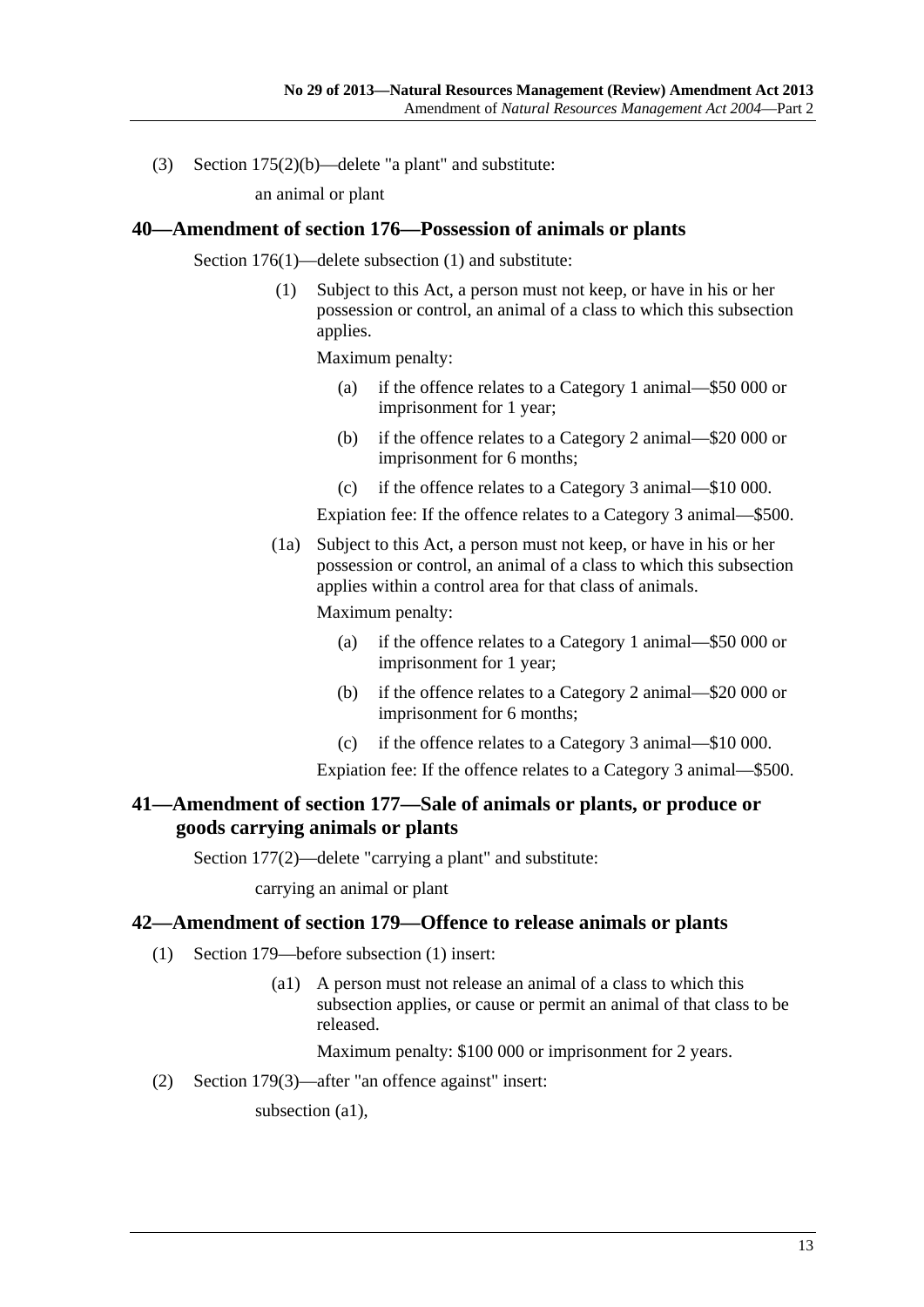- <span id="page-13-0"></span>(3) Section  $179(4)(a)(ii)$ —delete subparagraph (ii) and substitute:
	- (ii) warning the defendant that if the animal, or an animal of that class (as the case may be)—
		- (A) in the case of an animal under subsection (a1)—were to be released within any part of the State; and
		- (B) in the case of an animal under subsection (1)—were to be released into a control area,

then the defence would not apply;

(4) Section 179(5)—after "contravention of" insert:

subsection (a1) or

(5) Section 179(8)(b)—after "open environment" insert:

(including by sowing or planting any plant or plant material or by otherwise distributing seeds, spores, cuttings, divisions or other plant propagating material)

## **43—Amendment of section 181—Requirement to control certain animals or plants**

- (1) Section 181—before subsection (1) insert:
	- (a1) A person who has in his or her possession or control an animal of a class to which this subsection applies must comply with any instructions of an authorised officer with respect to the keeping or management of any animal of that class.

Maximum penalty:

- (a) if the offence relates to a Category 1 animal—\$50 000 or imprisonment for 1 year;
- (b) if the offence relates to a Category 2 animal—\$20 000 or imprisonment for 6 months;
- (c) if the offence relates to a Category 3 animal—\$10 000.

Expiation fee: If the offence relates to a Category 3 animal—\$500.

(2) Section 181(3)—delete "subsection (1) or (2)" and substitute:

this section

#### **44—Repeal of section 234**

Section 234—delete the section